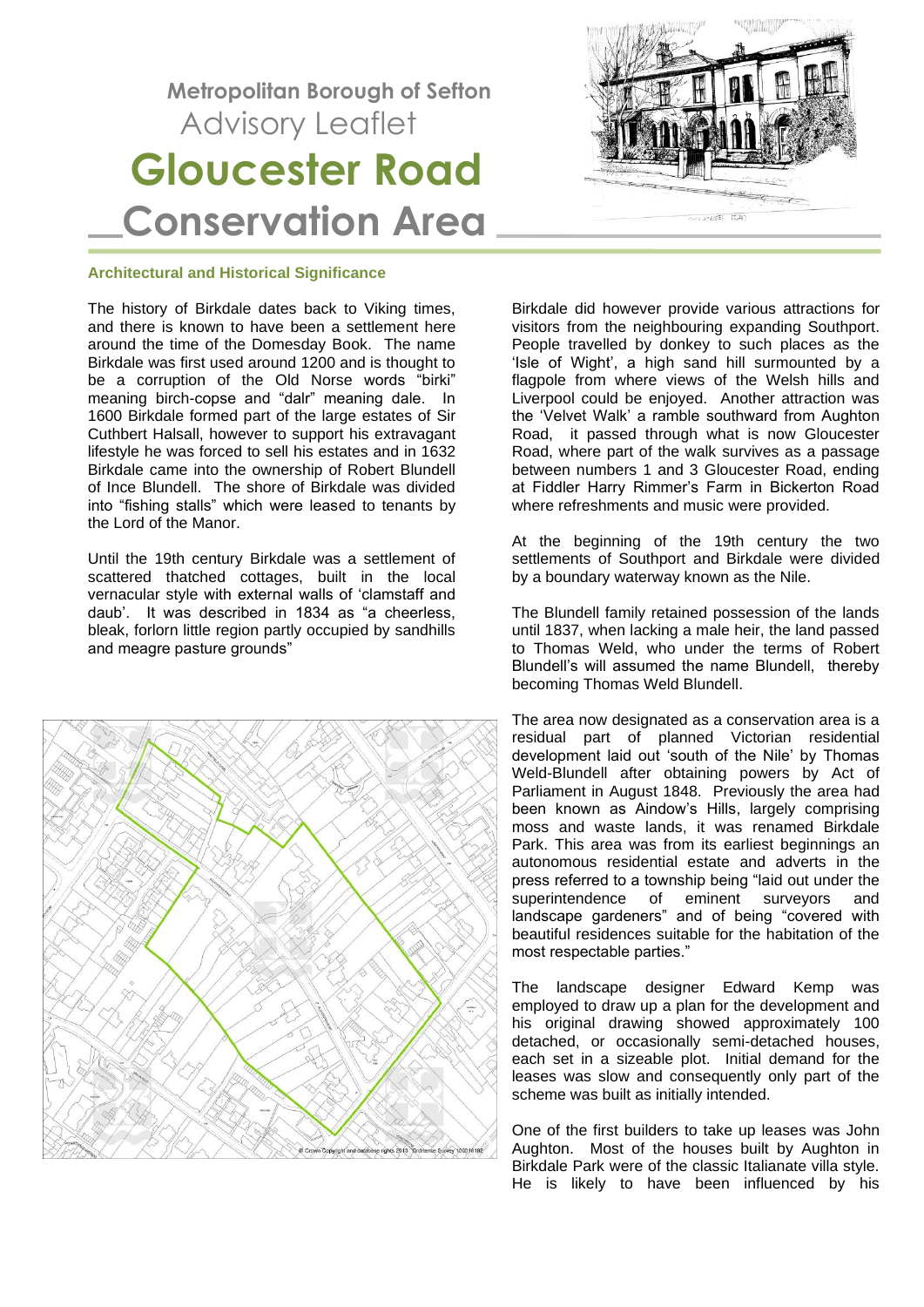employment with the architect Decimus Burton, who had worked with John Nash and was instrumental nationally in the design of the Victorian suburb. Characteristic features are prominent overhanging eaves forming pediments, Roman arches and shallow arched recesses. He set a style of domestic architecture which many of the houses built in Southport and Birkdale in the latter half of the 19th century share. Nos 2 and 4 Gloucester Road, grade II listed buildings, are attributed to John Aughton, they were built between 1850-54.

Later developments throughout the area were in a more romantic Arts and Crafts style composed of brick with steeper roofs and decorative timber elements. These are more evident in the southern part of Birkdale Park. However, number 23 Gloucester Road with its three prominent gables forms an attractive example of late Victorian/early Edwardian architecture of the Arts and Crafts period.

Mannex's Directory of Southport indicated that by 1865 Birkdale was an independent parish with the characteristics of a separate town. Its buildings were generally on a scale of "grandeur and magnificence superior to those of Southport" and many of them were occupied by merchants from Liverpool and Manchester, both now easily accessible by the new railways. The streets were asphalted and laid out with much taste and elegance. By 1868 eighteen streets had been developed.

## **The Conservation Area**

The Gloucester Road Conservation Area, Birkdale was designated by the Council in January 1990, under what is now Section 69 of the Planning (Listed Buildings and Conservation Areas) Act 1990. Its boundaries were slightly altered following an appraisal of the area in 2008. The compact conservation area is considered to be one of the more intact residual elements of the early development of the mid-Victorian residential area of 'Birkdale Park'. The character of the area is derived from its development as a speculative, planned high quality residential area. Consequently the area is characterised by large properties set in spacious grounds laid out formally along consistent building lines while exhibiting a variety of elevational treatments. The relationship between built form and landscape features is also an important contributor to the appearance of the area which contains significant numbers of mature trees and hedgerows enclosed by attractive boundary walls.

It is considered important that the scale, form, layout and quality of the residential development is retained as well as the prevailing character of the street scene. The character and appearance of much of

the wider 'Birkdale Park' area has gradually been eroded as witnessed by the loss of original buildings, building features (such as chimney stacks and windows) boundary walls and trees. While the quality of redevelopment has not generally reflected the original character of the park development, designation of this 'remnant' as a conservation area lays greater stress on the retention of existing buildings, the preservation of trees and the maintenance of existing streetscape features. In addition it enables the Local Authority to insist upon a high quality of layout and design in any new development.

Whilst Sefton Council recognises that for Conservation Areas to remain "live" and responsive to a changing society, changes must and will occur. Through the planning system the Council undertakes to ensure that changes preserve or enhance the area, and do not result in a loss of character and any harm is balanced against wider public benefits.



# **Additional Planning Powers**

Within the Conservation Area the following additional planning powers apply:

#### *If a building is a Listed Building additional special controls will also apply.*

• Any proposal involving the demolition of any building, wall or other structure within the Conservation Area (with minor exceptions) will require planning Permission.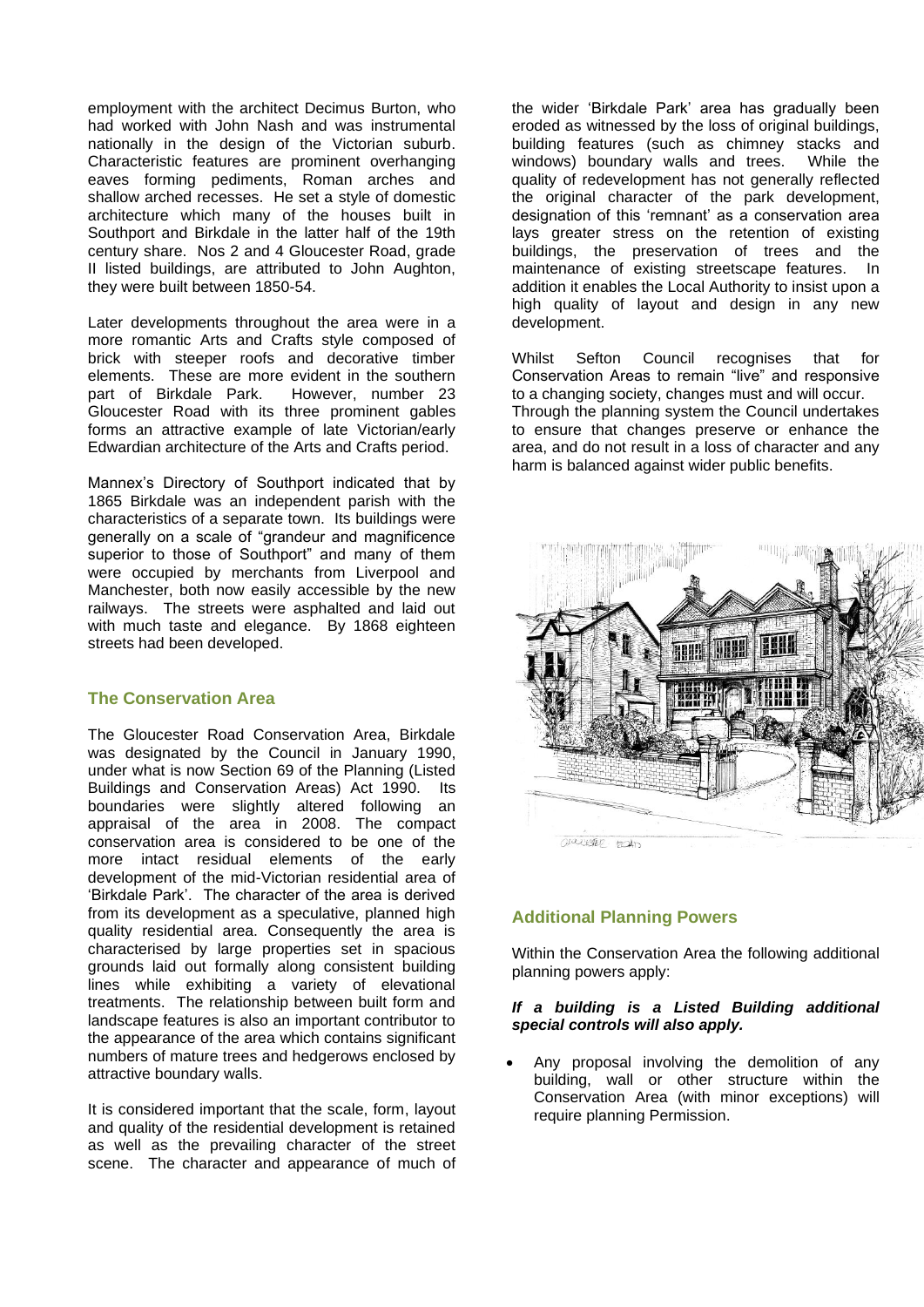- Anyone wishing to cut down, top, lop or uproot a tree with a stem diameter of 75mm or greater measured at 1.5m above ground level, must give the Local Planning Authority six weeks written notice of their intention to do so (a "Section 211 notice" under the Town and Country Planning Act 1990)subject to specific exemptions. Within this time the Authority may grant consent for the proposed work, or they may consider making a Tree Preservation Order. It is an offence to carry out tree works without permission.
- There are greater restrictions over 'permitted development' rights for the enlargement of dwellinghouses, and on the provision, alteration or improvement of outbuildings within their curtilage.
- Dormer windows will require planning permission, and in some cases, other changes to roofs and chimneys may require planning permission.
- The cladding of any part of external walls in stone, artificial stone, pebble dash, render, timber, plastic would require planning permission.
- Planning permission is needed for satellite dishes where they are to be located on a chimney, wall or roof slope which faces onto a highway.
- Micro-generation (e.g. wind turbines/solar panels) installations will require planning permission in some cases.

For up to date advice on what needs planning permission go to [www.planningportal.gov.uk](http://www.planningportal.gov.uk/) In determining applications for the development of land and alterations or extensions to buildings within the Gloucester Road Conservation Area the Council will pay special regard to:-

- The retention, replacement and restoration of historic details and features of the buildings and their gardens including layout, boundary walls, hedges and landscaping.
- The design and detail of extensions and alterations to existing buildings which will be expected to be in sympathy with the architectural and historic character of the building as a whole and to the setting of that building.
- The detailed design of any new building (including form, massing, scale and materials) and its integration with its immediate

surroundings and the special architectural and visual qualities of the Conservation Area

- The retention and preservation of existing trees and the provision of further appropriate landscaping.
- The retention and enhancement of views into and out of the area, and the general character and appearance of the street scene and roofscape.



# **Guidance Notes for planning applications and use of materials**

## **Pre-Application Advice**

You can request advice from the planning department prior to submitting a formal application. In most cases we make a charge for this service. Forms are available on the Council's website.

#### **Planning Applications**

A Heritage Statement will be needed to support your planning application; this should include an explanation of what the significance of the property is, and what impact the proposals have on that significance.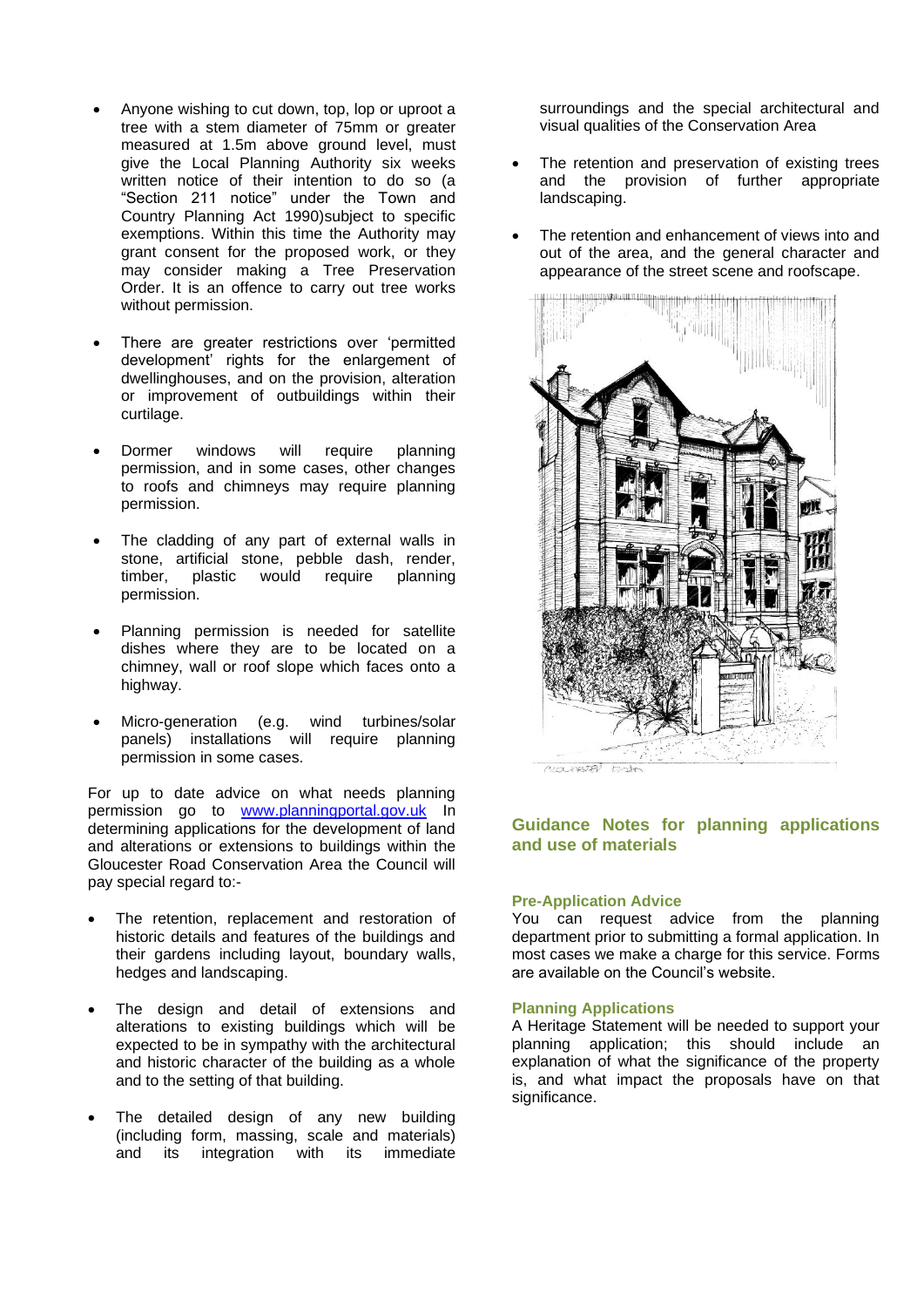#### **Outline applications**

Outline applications will not usually be considered.

#### **Demolition**

The demolition or redevelopment of any building of individual or group value will not be permitted unless the Local Planning Authority is satisfied that the building cannot be used for any suitable purpose and it is not important enough to merit the costs involved in its preservation. Any consent to demolish would normally be conditional on the building not being demolished before a contract is made to carry out redevelopment. This redevelopment must be of a high standard of design.

#### **New development on vacant sites**

Any new development should be conceived with the original layout, architectural character and scale of the area in mind. Early discussions with the Planning Department are advised prior to any design work being commenced. The services of a qualified architect are strongly recommended.

## **Conversion of existing buildings**

Where planning permission to convert buildings into new uses is sought, the new use and internal layout of the building should be carefully considered. Particular attention will be paid to the building's external appearance, use of materials, the layout of gardens and car parks and the position of bin stores.

Every effort should be made to minimise external alterations, such as fire escapes and new windows (including dormer windows). Where external changes are required it should be made to a nonprominent elevation. Alterations or extensions should use carefully chosen materials that match/complement the building. The services of a qualified architect are strongly recommended.

## **External alterations to existing buildings including extensions**

The following deals with some of the details of alterations and extensions to buildings.

#### **Windows**

There are a number of types and styles of original windows to the area. They should be retained and renovated where possible. If all or part of any window needs to be replaced it should match the original design. Care should be taken to ensure that 'reveals' are retained. This is important for practical (weather protection) as well as aesthetic reasons. If additional windows are essential, they should be restricted to the non-prominent elevations. Their size and proportion should match the original windows.

When repairing/replacing windows care must be taken to retain and restore details. Imitation 'leaded'

lights should always be avoided whilst aluminium and UPVC windows have a different surface finish, are likely to have different detailing and proportions to the existing and consequently are likely to detract from the character of the building.

## **Dormer Windows**

New dormer windows are not generally accepted unless they can be shown to complement the original design. Any new dormer windows must be wellproportioned and kept to non-prominent elevations. Any new cladding must match roofing materials.

#### **Wall Surfaces**

Brickwork and stonework should not be painted or rendered. Areas of brickwork or stonework requiring renewal should be repaired or replaced in their original form or pattern. Brick pointing should be compatible with existing construction, which is generally flush finish. Repointing should be carried out with lime based mortar rather than cement to prevent softer bricks from deteriorating. Where stonework is to be cleaned, professional advice should be sought as the incorrect choice of treatment can result in damage.

Brick and terracotta features such as keystones, corbels, finials and leaf designs should be retained. Cladding of brickwork in stone, artificial stone, pebble dash, render, timber, plastic or tiles will not be permitted for practical as well as aesthetic reasons and the use of bright obtrusive colours for stucco render should be avoided. If missing or damaged, stucco or plaster mouldings and similar details should be replaced in their original form or pattern. Care should be taken to use correct mixes and finishing coats.

Stucco render or plaster mouldings and similar details should be replaced in their original form or pattern if missing or damaged. Care should be taken to use correct mixes and finishing coats. Dry dash or pebble dash is typical of some late 19<sup>th</sup> or early 20<sup>th</sup> century buildings and any repair should be to a similar finish.

#### **Roofs**

Original roofing materials and existing rooflines and views should be retained. Any renewals or repairs should use reclaimed or new materials to match those on the existing roof. Care should be taken to retain roof features such as decorated ridge tiles, eaves and gables details.

#### **Chimneys**

In most cases, the original chimney stacks and pots form an integral part of the design of buildings and combine to create an interesting 'roofscape'. It is important, therefore, to opt for repairing rather than dismantling stacks if no longer in use. If the stacks become unsafe, then they should be taken down and